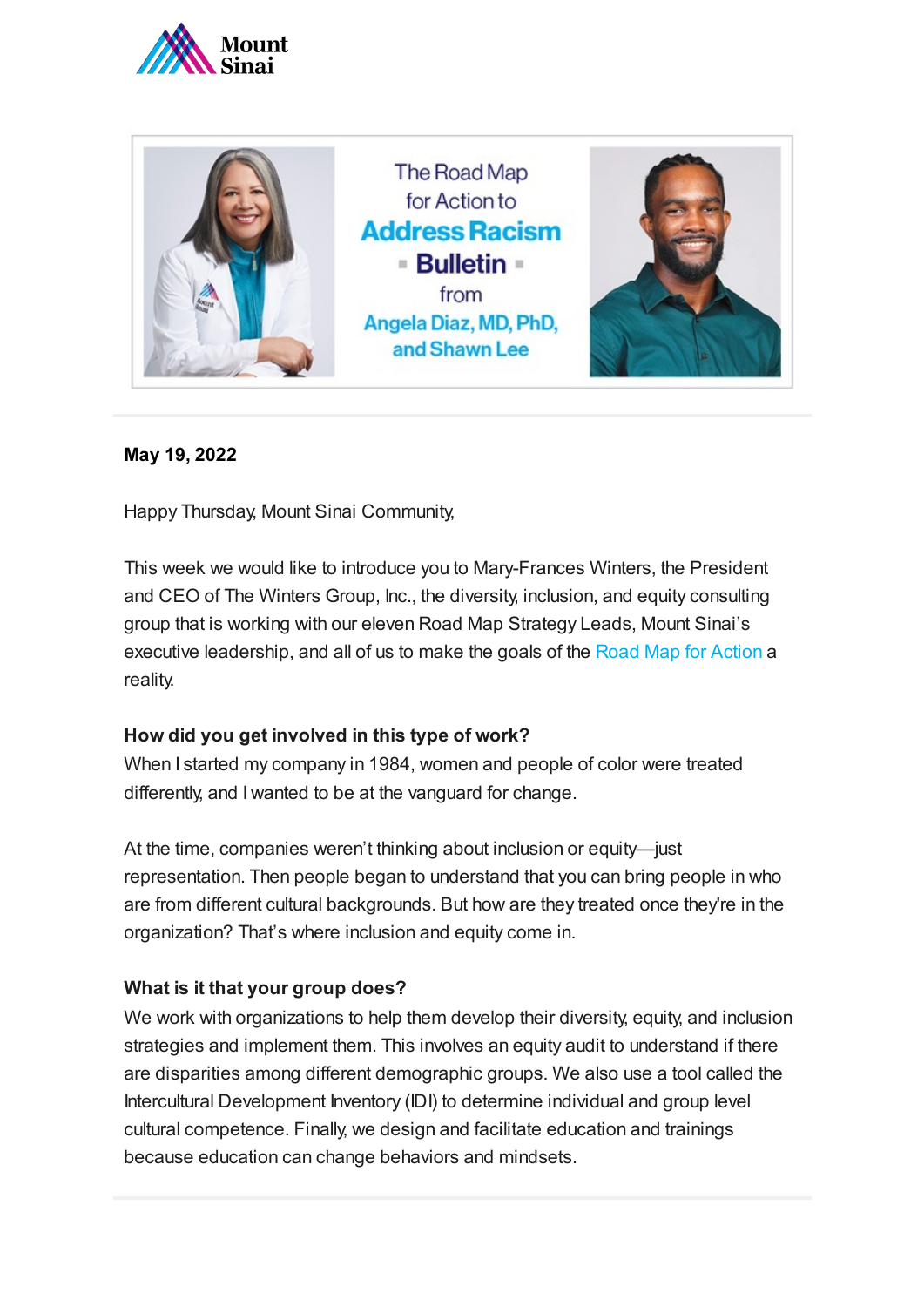**"What we do for those who have been marginalized will help everybody."**

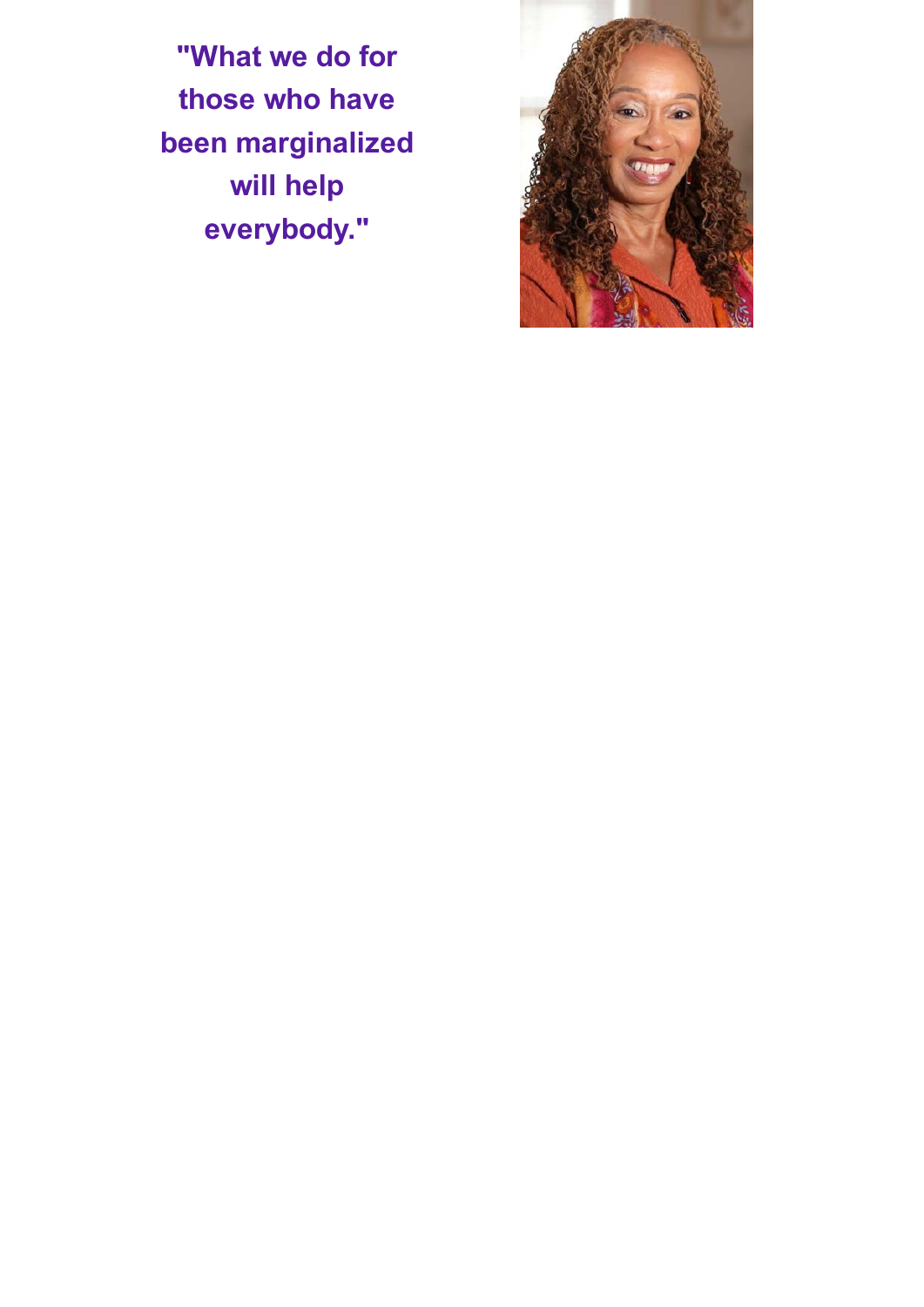## **What are the greatest challenges of this type of work?**

People sometimes think this work is a fixed pie or a zero-sum game, that if we do something for one group, then it means that another group is going to lose out. Our perspective is, let's make the pie bigger so we can all thrive—what we do for those who have been marginalized will help everybody.

# **What exactly are you working on with Mount Sinai and what excites you most about working with our Health System?**

We're working with Mount Sinai to develop a structure that embeds the Road Map for Action throughout the organization. Our objective is to empower people at every level within the organization to create change by applying anti-racism principles within their sphere of influence.

We're coming in as partners, so I'm excited to co-create lasting change with everyone here. Few, if any, other organizations interact with as many New Yorkers on a daily basis. Medical racism and other hidden or unconscious biases impact marginalized communities in unique ways. This work is about life: if we don't get this right, people can die.

### **What does real change look like?**

Real change is when we can no longer predict outcomes—medical, employment, or otherwise—by a person's identity.

### **Anything else you'd like to add?**

This is going to be really, really hard work. And in my experience, there's a tendency for the work to either wane or just disappear because it's just so hard. So my message would be, let's persist.

And persist, we shall. We look forward to continuing to partner with Ms. Winters and her team and thank them for their diligent work thus far.

 $\mathcal{L}_\text{max}$  and the contribution of the contribution of the contribution of the contribution of the contribution of the contribution of the contribution of the contribution of the contribution of the contribution of the

If you would like to get more involved in the [Road Map for Action,](https://www.mountsinai.org/about/addressing-racism/road-map) please join us at an upcoming event.

All the best,

Shawn and Angela